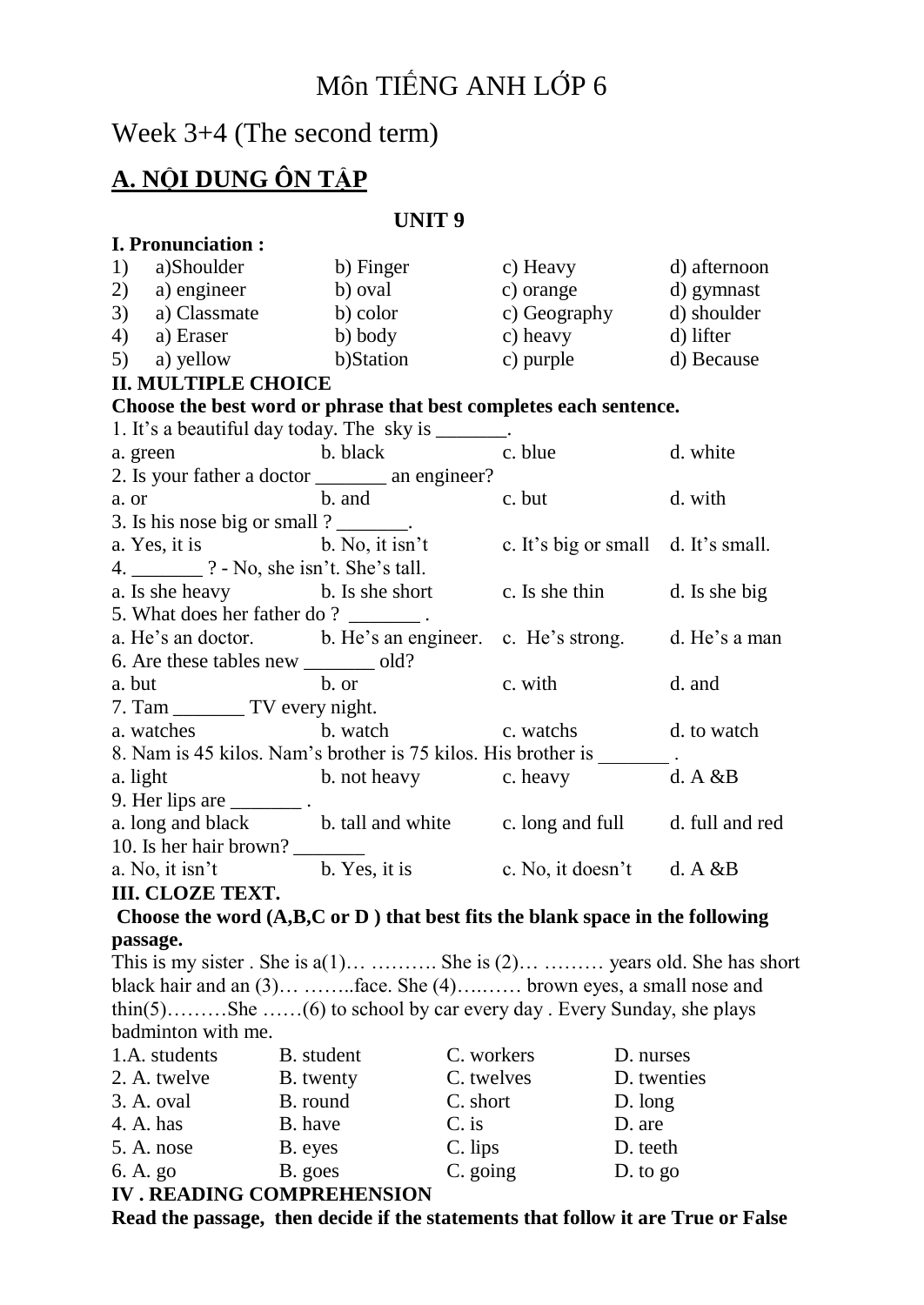This is a photo of my mother. She is a doctor. My mother is tall. She's short. Her hair is short and black. Her eyes are black. My father is a teacher, he is tall. His nose is big. My parents have one girl and one boy. This is my brother. His eyes are black. He's a weight lifter , so he is very strong.

|         |                                                                              | Answer: |          |
|---------|------------------------------------------------------------------------------|---------|----------|
|         | 1. Her mother's hair is long and black.                                      | $1.$    |          |
|         | 2. Her mother's eyes are black.                                              | $2$     |          |
|         | 3. Her father is a weight lifter.                                            | 3.      |          |
|         | 4. Her father's nose is big.                                                 | 4.      |          |
|         | Choose the word (A,B,C or D) that best fits the blank space in the following |         |          |
| passage |                                                                              |         |          |
|         | 5. How many people are there in this family?                                 |         |          |
| a. 3    | $\mathbf{b}$ . 4<br>c.5                                                      | d.6     |          |
|         |                                                                              |         |          |
|         | a. English teacher b. doctor c. girl                                         | d. boy  |          |
|         | <b>V. WORD FORMS:</b>                                                        |         |          |
|         | 1. The bag is so _____________ (heavily)                                     |         |          |
|         |                                                                              |         |          |
|         | 3. Toan is a weight ______________(lift)                                     |         |          |
|         | 4. He is $\frac{\qquad \qquad}{\qquad \qquad}$ (strength)                    |         |          |
|         | 5. We should eat fruits to stay ____________ (health)                        |         | (beauty) |
|         |                                                                              |         |          |
|         |                                                                              |         | (sing)   |
|         | 8.Her  are small and long.                                                   |         | (foot)   |
|         |                                                                              |         |          |
|         | 9. She has small white $\dots \dots \dots \dots \dots \dots$                 |         | (tooth)  |
|         | 10. My room is decorated with many _______________ (colorful)                |         |          |
|         |                                                                              |         |          |
|         | <b>VI. TRANSFORMATION:</b>                                                   |         |          |
|         | 1. Her hair is long and black.                                               |         |          |
|         |                                                                              |         |          |
|         | 2. Her eyes are big and brown                                                |         |          |
|         | 3. His face is oval                                                          |         |          |
|         |                                                                              |         |          |
|         | 4. What does your father do?                                                 |         |          |
|         |                                                                              |         |          |
|         | 5. Miss Chi's eyes are big and blue.                                         |         |          |
|         |                                                                              |         |          |
|         |                                                                              |         |          |
|         | VII. Put the words or the phrase in the correct order of the sentences:      |         |          |
| 1.      | Head,/ arm/ of the/ and chest/ are /the parts/ shoulder,/ body.              |         |          |
|         |                                                                              |         |          |
| 2.      | she / My sister / a gymnast,/ and/ is/ thin/ is/ and very strong.            |         |          |
|         |                                                                              |         |          |
| 3.      | His/thin lips / sister/has/and/brown eyes.                                   |         |          |
|         |                                                                              |         |          |
| 4.      | Are $/$ full $/$ his sister's $/$ lips $/$ or $/$ thin?                      |         |          |
|         |                                                                              |         |          |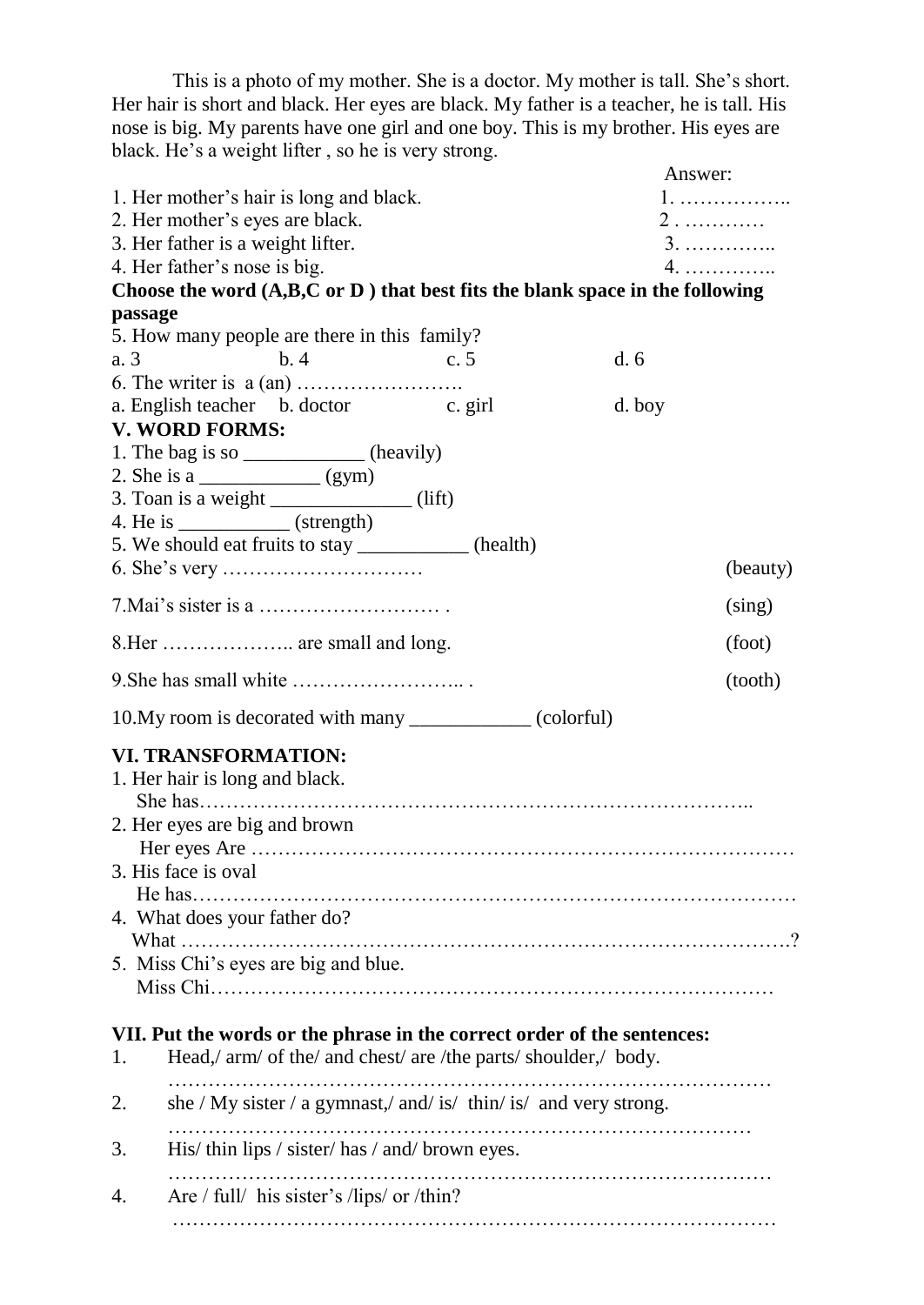### *VIII. Fill in each gap with a suitable word:*

| $1.My$ father isn't tall. He's                                   |
|------------------------------------------------------------------|
| 2. My brother isn't weak. He's                                   |
| 3. This picture isn't very beautiful. It's                       |
| 4. Is your sister fat? $-$ No, she isn't. She's                  |
| 5. Does your friend have a big nose? No, he doesn't. His nose is |
|                                                                  |
|                                                                  |
|                                                                  |

# **B. NỘI DUNG BÀI MỚI**

# **UNIT 10**

# **Staying healthy**

# **A. HOW DO YOU FEEL?**

## *I/ New words*

- 1. hot (a) nóng # cold : lạnh
- 2. hungry (a) đói
- 3. thirsty (a) khát nước
- 4. full (a) no, đầy
- 5. tire (v) cảm thấy mệt, gây mệt  $\rightarrow$  tired (a) mệt mỏi
- 6. feel (v) cảm thấy
- 7. orange juice: nước cam
- 8. noodles (n) mì sợi (mì ăn liền)
- 9. drink (v) uống  $\rightarrow$  a drink (n) thức uống
- 10. health (n) sức khoẻ  $\rightarrow$  healthy (a) khoẻ mạnh, lành mạnh
- 11. want  $(v)$  muốn
- 12.What's the matter? Có vấn đề gì vậy? / Bạn bị sao thế?

# *II/ Remember*

## 1. a/ **How do you feel?** (Bạn cảm thấy thế nào?)

- $\rightarrow$  I'm hot/ I feel hot.
	- b/ **How does he/ she feel?** (Anh ấy / cô ấy cảm thấy thế nào?)

 $\rightarrow$  He/ She is hungry.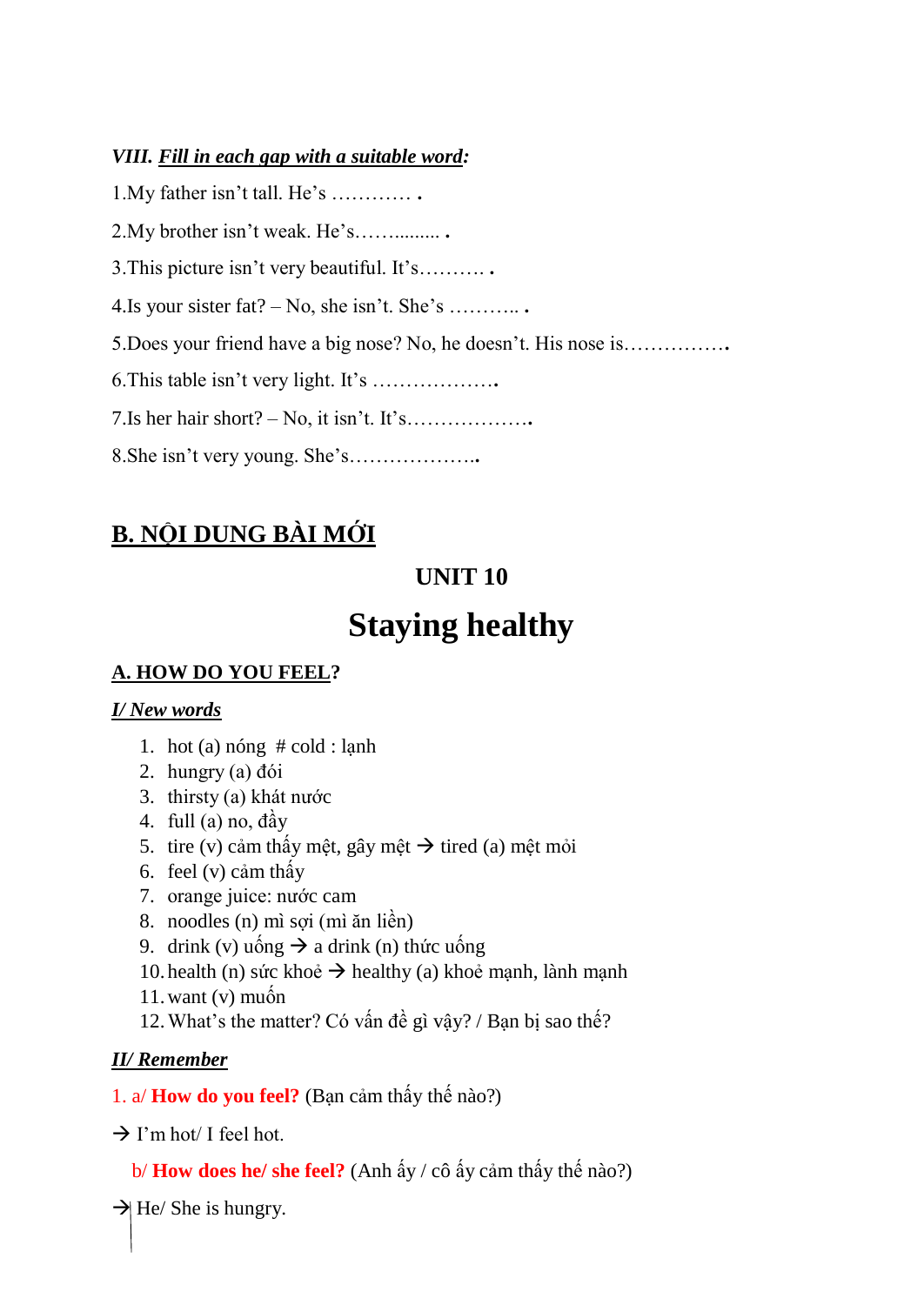He/ She feels hungry.

2. **I would like** …= **I'd like**… : muốn , thích (động từ đặc biệt) a/ **What would you like?** : Bạn thích gì? (cách hỏi lịch sự)

I'd like a drink.

I'd like an apple.

I'd like some noodles.

## **I'd like + Noun**

I'd like to sit down.

I'd like to drink some orange juice.

**I'd like + To V**

b/ **Would you like noodles?** (Bạn có thích mì không?)

- $\rightarrow$  No, I wouldn't.
- 3. Hỏi về nhu cầu , ý muốn

a/ **What do you want?**

 $\rightarrow$  I want a hot drink.

b/ **What does he / she want?**

 $\rightarrow$  He / She wants some noodles.

4. Transformation

Phong **would like** some noodles.

 $\leftrightarrow$  Phong **wants** some noodles.

## **B. FOOD AND DRINK**

#### *I/ New words*

- 1. an apple (n) 1 trái táo
- 2. an orange (n) 1 trái cam
- 3. a banana (n) 1 trái chuối
- 4. milk (n) sữa
- 5. water (n) nước
- 6. rice (n) gạo , cơm
- 7. vegetables (n) rau, củ  $\rightarrow$  vegetarian (n) người ăn chay (không ăn thịt ,cá)
- 8. meat (n) thịt
- 9. menu (n) thực đơn
- 10. chicken (n) thịt gà

11.fish (n) cá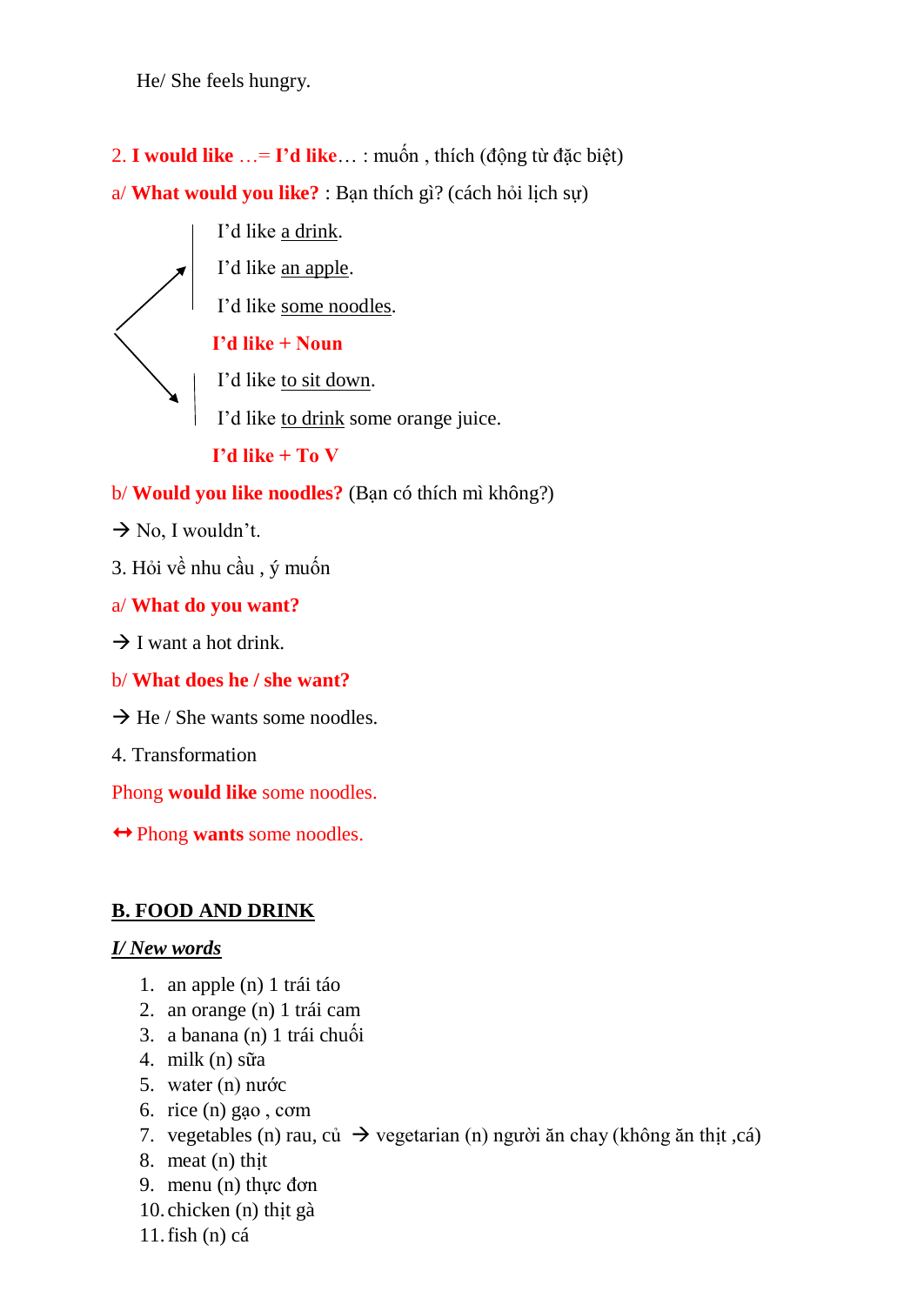12.bread (n) bánh mì 13.food (n) thức ăn 14.fruit (n) trái cây

#### *II/ Remember*

1/ Hỏi với danh từ số nhiều , đếm được:

**Are there any** apples?

 $\rightarrow$  *Yes. There are some apples. No. There aren't any* apples.

2/ Hỏi với danh từ số ít , không đếm được:

**Is there any** water?

 $\rightarrow$  *Yes. There is some water. No. There isn't any* water.

*Notes*:

SOME: dùng trong câu KHẲNG ĐỊNH

ANY: dùng trong câu PHỦ ĐỊNH và NGHI VẤN

3/ **What is there to drink?** (Có gì để uống không?)

 $\rightarrow$  There is some orange juice.

**What is there to eat?** (Có gì để ăn không?)

 $\rightarrow$  There is some chicken.

#### **C. MY FAVORITE FOOD**

#### *I/ New words*

- 1. carrots (n) cà rốt
- 2. tomatoes (n) cà chua
- 3. lettuce (n) rau xà lách
- 4. potatoes (n) khoai tây
- 5. beans (n) đậu (hạt dài), (đậu quả, đậu trái)
- 6. peas (n) đậu (hạt tròn)
- 7. cabbages (n) bắp cải
- 8. onions (n) hành tây
- 9. favorite (a) ưa thích
- 10.like (v) thích
- 11.lemonade (n) nước chanh
- 12.iced tea: trà đá
- 13.iced coffee: cà phê đá